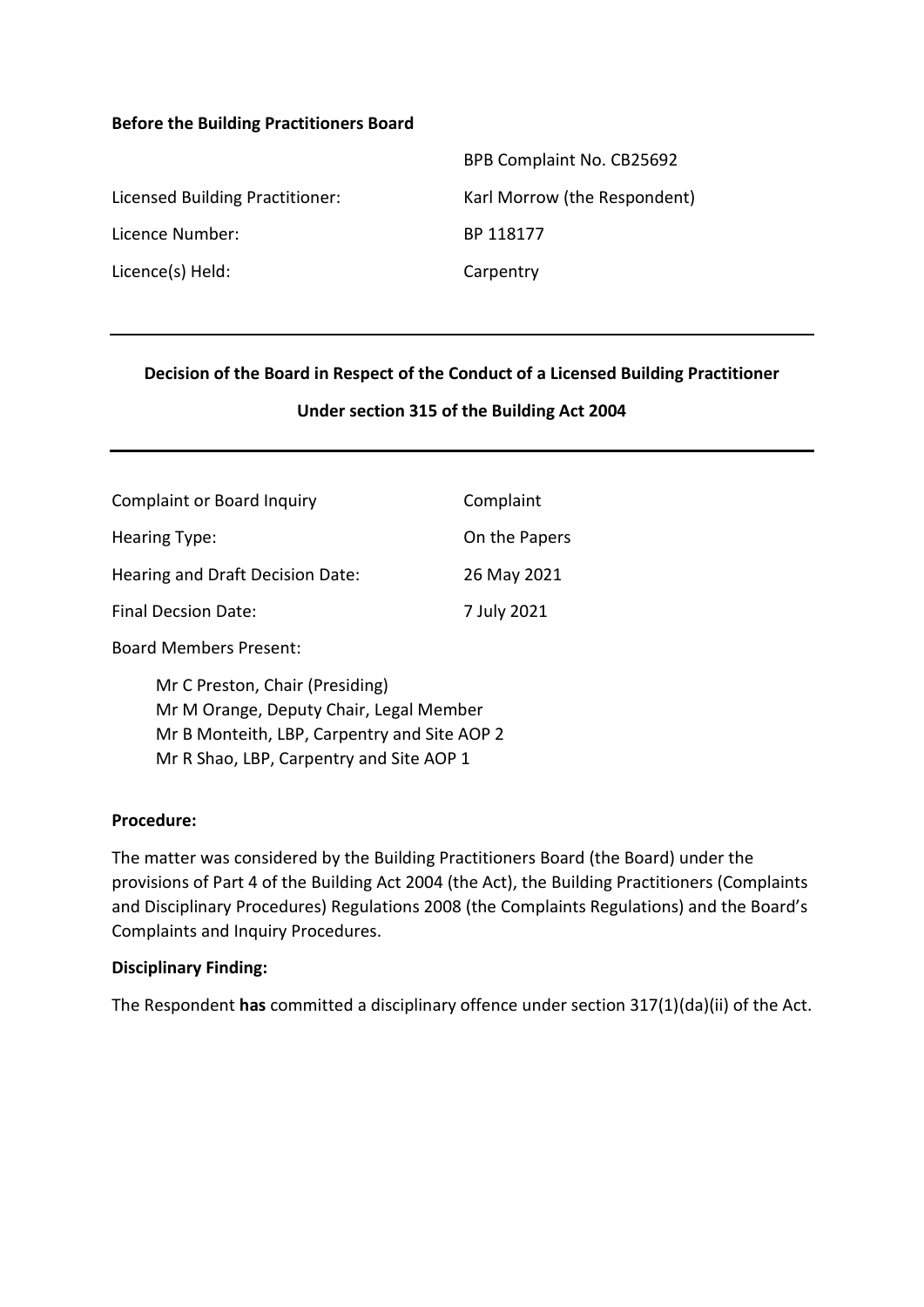# **Contents**

| This decision and the order herein were made final on 7 July 2021 on the basis that no further |  |
|------------------------------------------------------------------------------------------------|--|

### <span id="page-1-0"></span>**Summary of the Board's Draft Decision**

[1] The Respondent failed to provide a record of work on completion of restricted building work. He is fined \$1,500 and ordered to pay costs of \$500.

### <span id="page-1-1"></span>**The Charges**

- [2] On 26 May 2021, the Board received a Registrar's Report in respect of a complaint about the conduct of the Respondent.
- [3] Under regulation 10 of the Complaints Regulations, the Board must, on receipt of the Registrar's Report, decide whether to proceed no further with the complaint because regulation 9 of the Complaints Regulations applies.
- [4] Having received the report, the Board decided that regulation 9 did not apply. Under regulation 10 the Board is required to hold a hearing.
- [5] The Board's jurisdiction is that of an inquiry. Complaints are not prosecuted before the Board. Rather, it is for the Board to carry out any further investigation that it considers is necessary prior to it making a decision. In this respect, the Act provides that the Board may regulate its own procedures<sup>1</sup>. It has what is described as a summary jurisdiction in that the Board has a degree of flexibility in how it deals with matters; it retains an inherent jurisdiction beyond that set out in the enabling

<sup>1</sup> Clause 27 of Schedule 3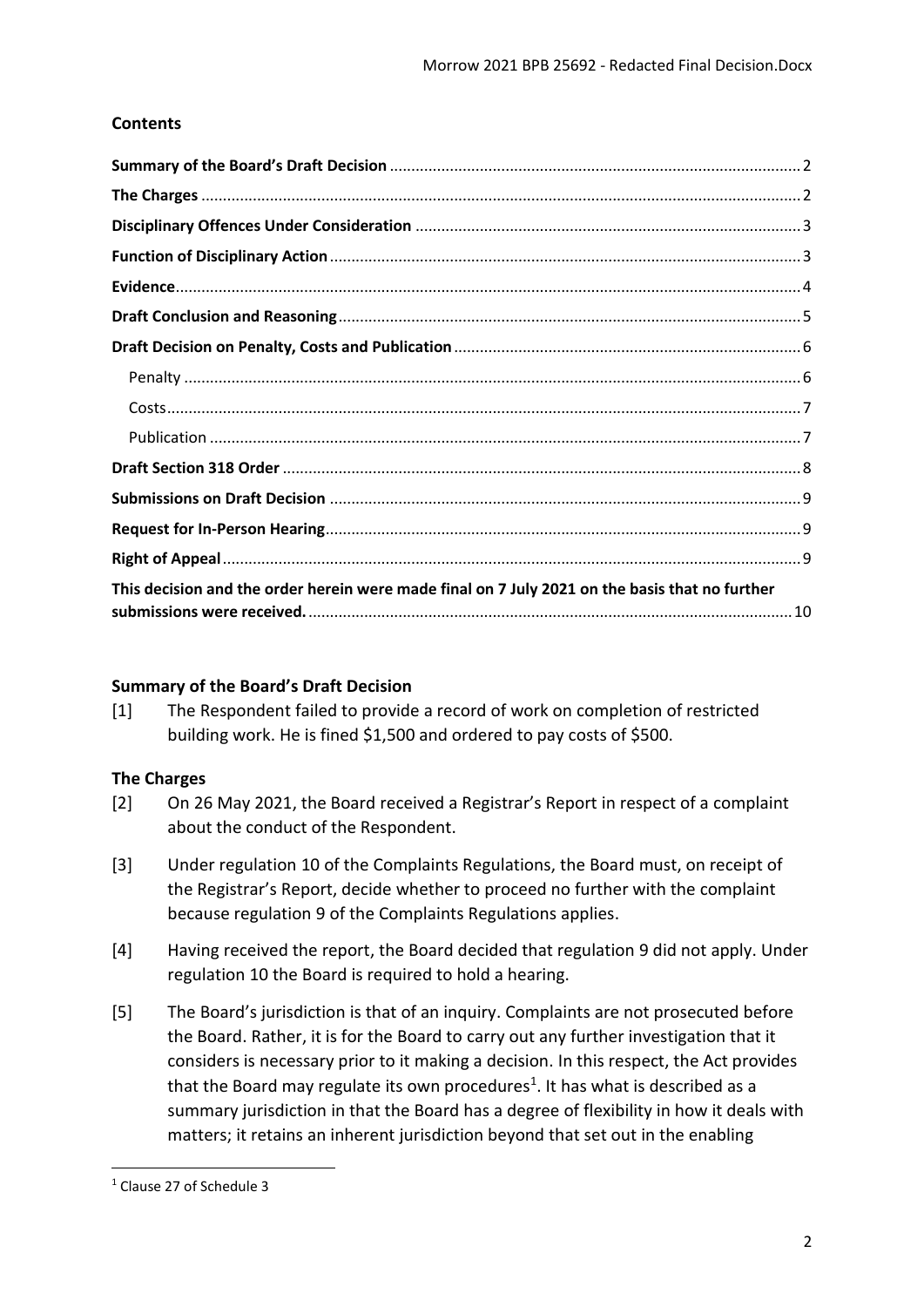legislation<sup>2</sup>. As such, it may depart from its normal procedures if it considers doing so would achieve the purposes of the Act, and it is not contrary to the interests of natural justice to do so.

- [6] In this instance, the Board has decided that a formal hearing is not necessary. The Board considers that there is sufficient evidence before it to allow it to make a decision on the papers.
- [7] The Board does, however, note that there may be further evidence in the possession of persons involved in the matter or that the Board may not have interpreted the evidence correctly. To that end, this decision is a draft Board decision. The Respondent will be provided with an opportunity to comment on the Board's draft findings and to present further evidence prior to the Board making a final decision. If the Board directs or the Respondent requests an in-person hearing, then one will be scheduled.

# <span id="page-2-0"></span>**Disciplinary Offences Under Consideration**

[8] On the basis of the Registrar's Report, the Respondent's conduct that the Board resolved to investigate was that the Respondent had failed, without good reason, in respect of a building consent that relates to restricted building work that he or she is to carry out (other than as an owner-builder) or supervise, or has carried out (other than as an owner-builder) or supervised, (as the case may be), to provide the persons specified in section 88(2) with a record of work, on completion of the restricted building work, in accordance with section 88(1) (s 317(1)(da)(ii) of the Act).

### <span id="page-2-1"></span>**Function of Disciplinary Action**

- [9] The common understanding of the purpose of professional discipline is to uphold the integrity of the profession. The focus is not punishment, but the protection of the public, the maintenance of public confidence and the enforcement of high standards of propriety and professional conduct. Those purposes were recently reiterated by the Supreme Court of the United Kingdom in *R v Institute of Chartered Accountants*  in England and Wales<sup>3</sup> and in New Zealand in Dentice v Valuers Registration Board<sup>4</sup>.
- [10] Disciplinary action under the Act is not designed to redress issues or disputes between a complainant and a respondent. In *McLanahan and Tan v The New Zealand Registered Architects Board, <sup>5</sup>* Collins J. noted that:

*"… the disciplinary process does not exist to appease those who are dissatisfied … . The disciplinary process … exists to ensure professional standards are maintained in order to protect clients, the profession and the broader community."*

<sup>2</sup> *Castles v Standards Committee No.* [2013] NZHC 2289, *Orlov v National Standards Committee 1* [2013] NZHC 1955

<sup>&</sup>lt;sup>3</sup> R v Institute of Chartered Accountants in England and Wales [2011] UKSC 1, 19 January 2011.

<sup>4</sup> [1992] 1 NZLR 720 at p 724

<sup>5</sup> [2016] HZHC 2276 at para 164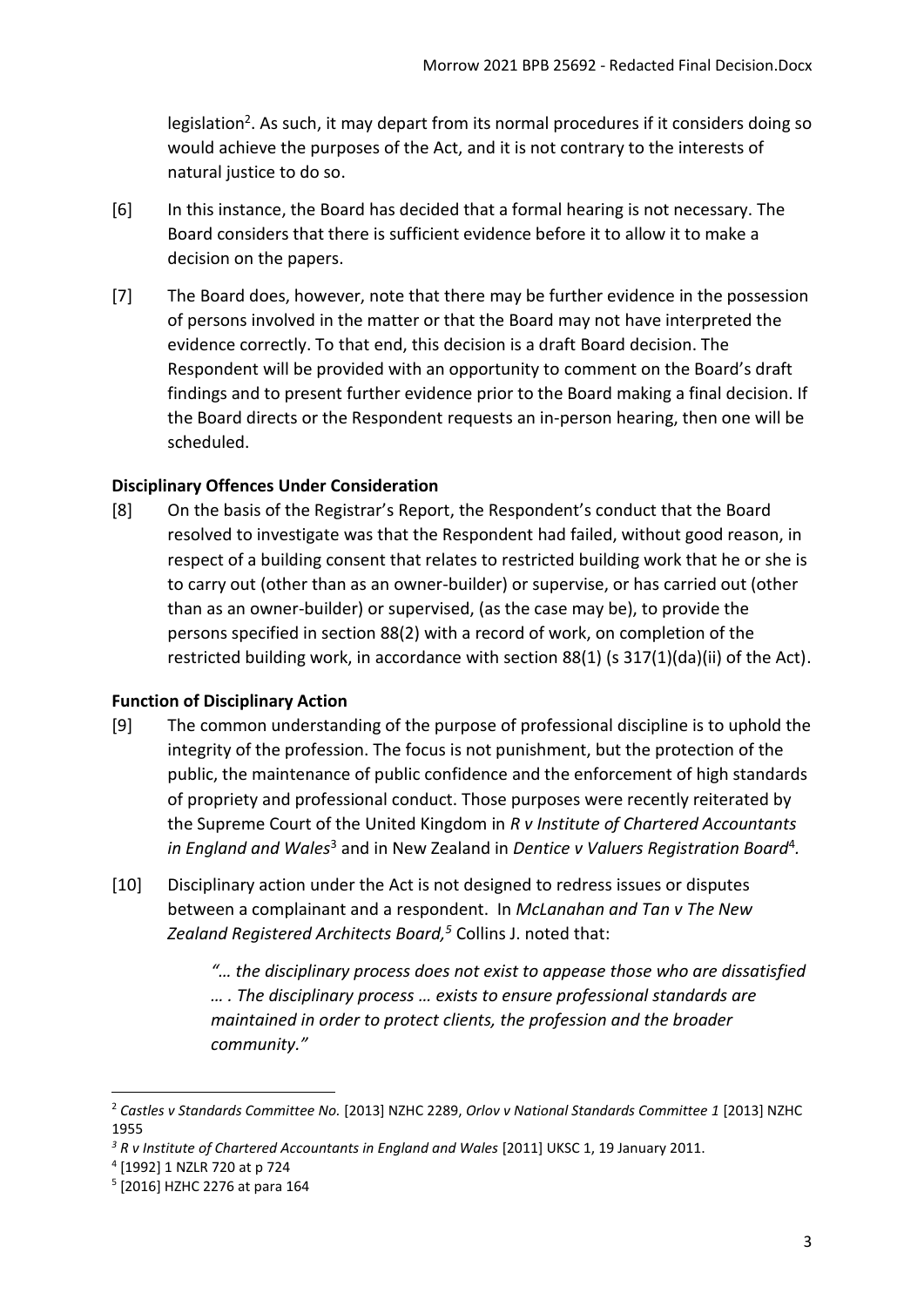[11] In a similar vein, the Board's investigation and hearing process is not designed to address every issue that is raised in a complaint or by a complainant. The disciplinary scheme under the Act and Complaint's Regulations focuses on serious conduct that warrants investigation and, if upheld, disciplinary action. Focusing on serious conduct is consistent with decisions made in the New Zealand courts in relation to the conduct of licensed persons<sup>6</sup>:

> *… the statutory test is not met by mere professional incompetence or by deficiencies in the practice of the profession. Something more is required. It includes a deliberate departure from accepted standards or such serious negligence as, although not deliberate, to portray indifference and an abuse.*

# <span id="page-3-0"></span>**Evidence**

- [12] The Board must be satisfied on the balance of probabilities that the disciplinary offences alleged have been committed*<sup>7</sup>* . Under section 322 of the Act, the Board has relaxed rules of evidence that allow it to receive evidence that may not be admissible in a court of law.
- [13] The Respondent was engaged to carry out building work on four separate new residential dwellings. Each was carried out under a building consent. The building work included restricted building work for which a record of work must be provided on completion. The Respondent's building work was carried out between 25 August and 21 September 2020 and involved carrying out or supervising the installation of plasterboard bracing elements. Four records of work dated 15 February 2021 were created but were not provided to the owner or the territorial authority. A complaint about the non-provision was made on 7 December 2020.
- [14] The Complainant noted that the Respondent had carried out previous work for the Complainant and that records of work had previously been provided. The Complainant did not understand why the Respondent was not prepared to provide records of work for the four dwellings complained about.
- [15] Copies of the Respondent's records of work were provided to the Board as part of its investigations on 23 February 2021.
- [16] The Respondent provided a response and accompanying documents. The documentation included emails from Urban Homes in late November 2020 requesting records of work. The Respondent took the position that as his licence had been suspended, he could not provide records of work. The Respondent's licence was suspended on 19 October 2020. He regained his licence on 12 January 2021. His licence was suspended as a result of the Respondent failing to pay for a licence renewal.

1

<sup>6</sup> *Pillai v Messiter (No 2)* (1989) 16 NSWLR 197 (A) at 200

<sup>7</sup> *Z v Dental Complaints Assessment Committee* [2009] 1 NZLR 1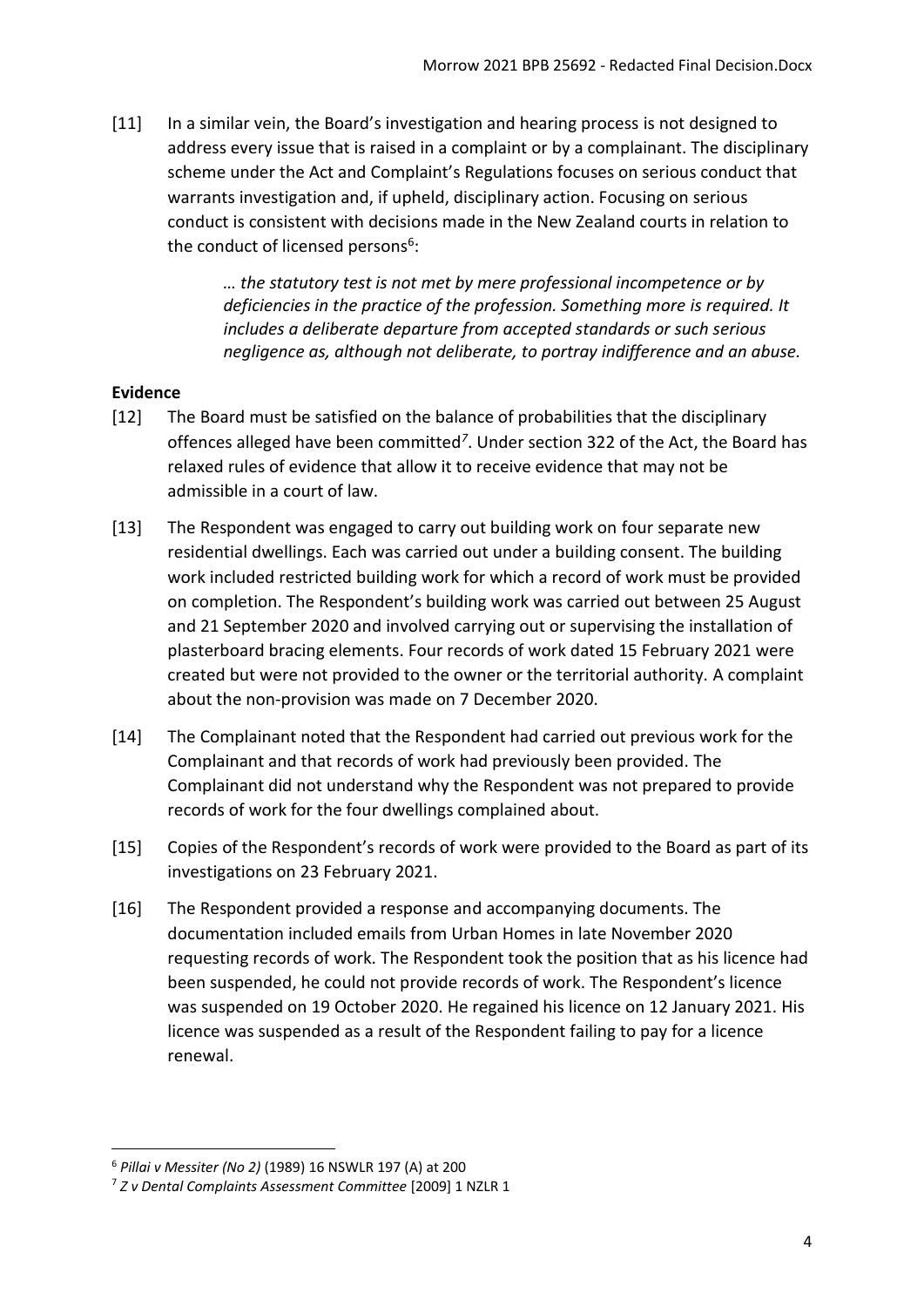# <span id="page-4-0"></span>**Draft Conclusion and Reasoning**

- [17] The Board has decided that the Respondent **has** failed, without good reason, in respect of a building consent that relates to restricted building work that he or she is to carry out (other than as an owner-builder) or supervise, or has carried out (other than as an owner-builder) or supervised, (as the case may be), to provide the persons specified in section 88(2) with a record of work, on completion of the restricted building work, in accordance with section 88(1) (s 317(1)(da)(ii) of the Act) and **should** be disciplined
- [18] There is a statutory requirement under section 88(1) of the Building Act 2004 for a licensed building practitioner to provide a record of work to the owner and the territorial authority on completion of restricted building work<sup>8</sup>.
- [19] Failing to provide a record of work is a ground for discipline under section 317(1)(da)(ii) of the Act. In order to find that ground for discipline proven, the Board need only consider whether the Respondent had "good reason" for not providing a record of work on "completion" of the restricted building work.
- [20] The Board discussed issues with regard to records of work in its decision C2-01170 $9$ and gave guidelines to the profession as to who must provide a record of work, what a record of work is for, when it is to be provided, the level of detail that must be provided, who a record of work must be provided to and what might constitute a good reason for not providing a record of work.
- [21] The starting point with a record of work is that it is a mandatory statutory requirement whenever restricted building work under a building consent is carried out or supervised by a licensed building practitioner (other than as an ownerbuilder). Each and every licensed building practitioner who carries out restricted building work must provide a record of work.
- [22] The statutory provisions do not stipulate a timeframe for the licenced person to provide a record of work. The provisions in section 88(1) simply states "on completion of the restricted building work …". As was noted by Justice Muir in *Ministry of Business Innovation and Employment v Bell<sup>10</sup> "... the only relevant* precondition to the obligations of a licenced building practitioner under s 88 is that he/she has completed their work".
- [23] In most situations' issues with the provision of a record of work do not arise. The work progresses, and records of work are provided in a timely fashion. Completion occurred on 21 September 2020. The Respondent was, at that point in time, a Licensed Building Practitioner and he continued to be one until 19 October 2021. He was, therefore, at the time the work was completed, licenced, and there was no impediment to him providing the records of work. He did not do so, and he allowed

**<sup>.</sup>** <sup>8</sup> Restricted Building Work is defined by the Building (Definition of Restricted Building Work) Order 2011 <sup>9</sup> Licensed Building Practitioners Board Case Decision C2-01170 15 December 2015

<sup>10</sup> [2018] NZHC 1662 at para 50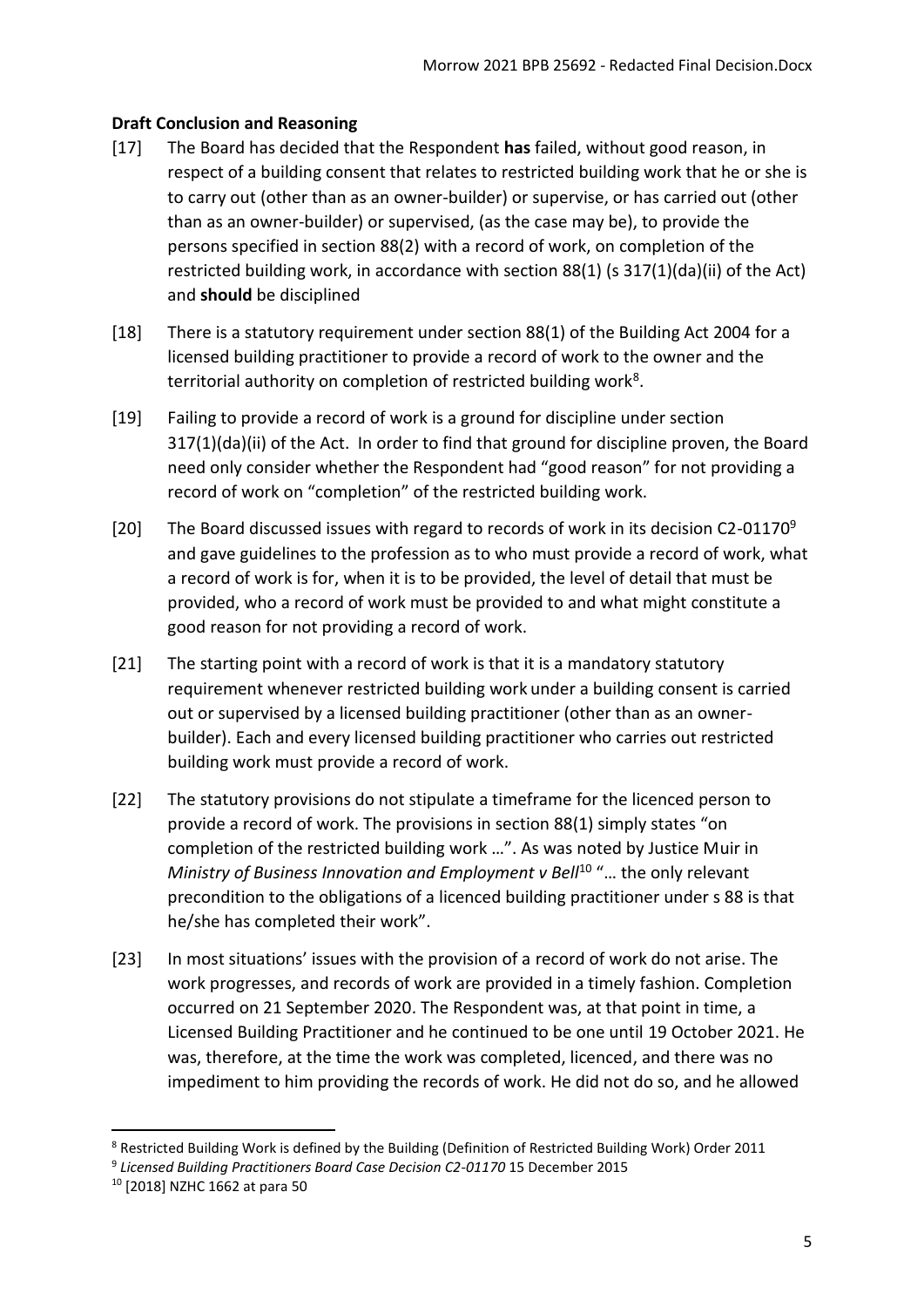his licence to be suspended. He cannot now use that as a reason for not providing a record of work.

- [24] As records of work have not been provided, the Board finds that the record of work was not provided on completion as required, and the disciplinary offence has been committed.
- [25] Section 317(1)(da)(ii) of the Act provides for a defence of the licenced building practitioner having a "good reason" for failing to provide a record of work. If they can, on the balance of probabilities, prove to the Board that one exists, then it is open to the Board to find that a disciplinary offence has not been committed. Each case will be decided by the Board on its own merits, but the threshold for a good reason is high. No good reasons have been put forward.

# <span id="page-5-0"></span>**Draft Decision on Penalty, Costs and Publication**

- [26] Having found that one or more of the grounds in section 317 applies, the Board must, under section 318 of the Act<sup>i</sup>, consider the appropriate disciplinary penalty, whether the Respondent should be ordered to pay any costs and whether the decision should be published.
- [27] The matter was dealt with on the papers. Included was information relevant to penalty, costs and publication, and the Board has decided to make indicative orders and give the Respondent an opportunity to provide further evidence or submissions relevant to the indicative orders.

# <span id="page-5-1"></span>Penalty

1

[28] The purpose of professional discipline is to uphold the integrity of the profession; the focus is not punishment, but the enforcement of a high standard of propriety and professional conduct. The Board does note, however, that the High Court in Patel v Complaints Assessment Committee<sup>11</sup> commented on the role of "punishment" in giving penalty orders stating that punitive orders are, at times, necessary to provide a deterrent and to uphold professional standards. The Court noted:

> *[28] I therefore propose to proceed on the basis that, although the protection of the public is a very important consideration, nevertheless the issues of punishment and deterrence must also be taken into account in selecting the appropriate penalty to be imposed.*

[29] The Board also notes that in *Lochhead v Ministry of Business Innovation and Employment,* <sup>12</sup> the Court noted that whilst the statutory principles of sentencing set out in the Sentencing Act 2002 do not apply to the Building Act, they have the advantage of simplicity and transparency. The Court recommended adopting a

<sup>11</sup> HC Auckland CIV-2007-404-1818, 13 August 2007 at p 27

<sup>12</sup> 3 November 2016, CIV-2016-070-000492, [2016] NZDC 21288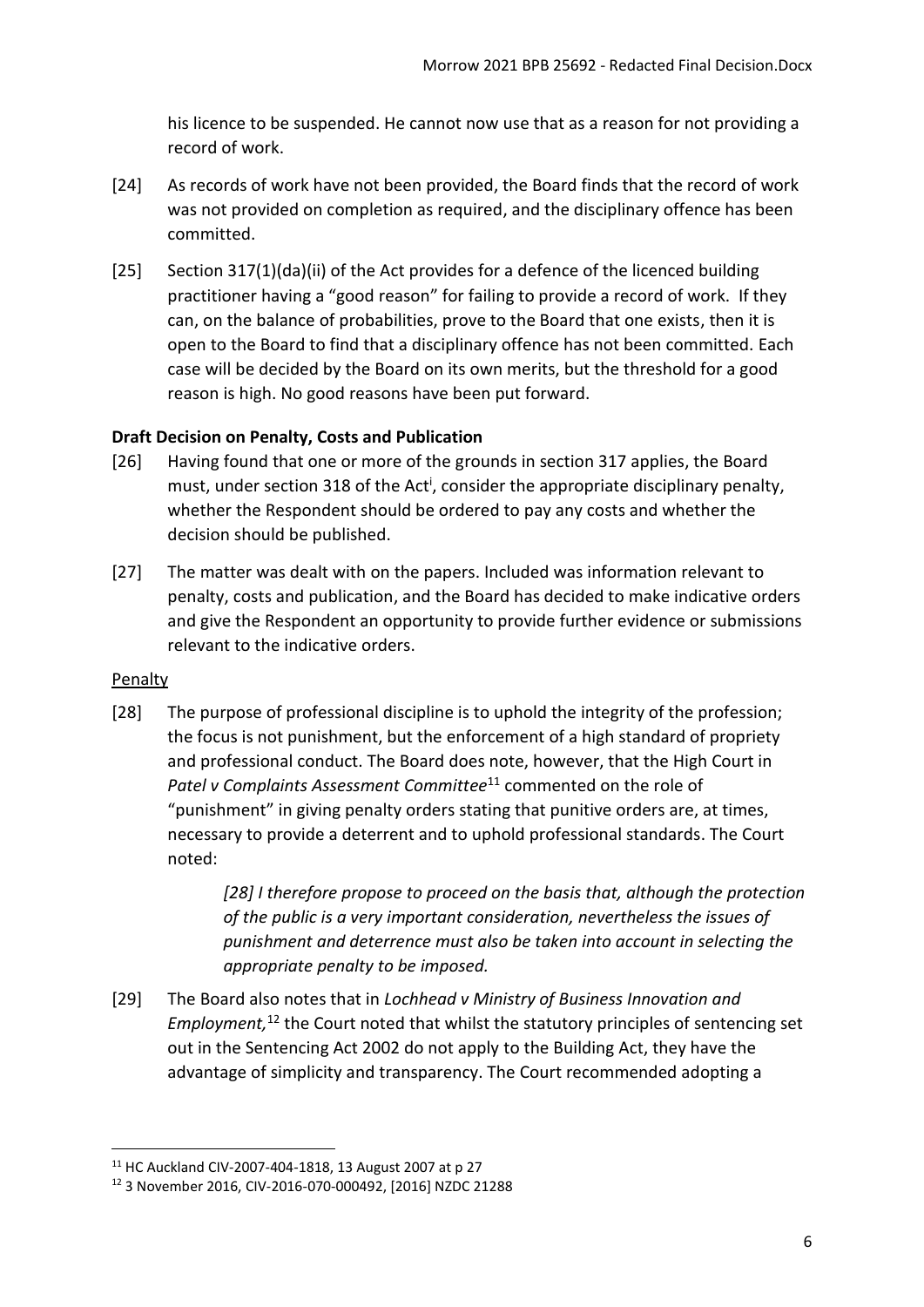starting point for a penalty based on the seriousness of the disciplinary offending prior to considering any aggravating and/or mitigating factors.

[30] Record of work matters are at the lower end of the disciplinary scale. The Board's normal starting point for a failure to provide a record of work is a fine of \$1,500, an amount which it considers will deter others from such behaviour. The number of properties involved, four in total, is an aggravating factor. Notwithstanding, the Board will not depart from the starting point. The fine is set at \$1,500.

## <span id="page-6-0"></span>**Costs**

- [31] Under section 318(4) the Board may require the Respondent "to pay the costs and expenses of, and incidental to, the inquiry by the Board."
- [32] The Respondent should note that the High Court has held that 50% of total reasonable costs should be taken as a starting point in disciplinary proceedings and that the percentage can then be adjusted up or down having regard to the particular circumstances of each case<sup>13</sup>.
- [33] In *Collie v Nursing Council of New Zealand*,<sup>14</sup> where the order for costs in the tribunal was 50% of actual costs and expenses, the High Court noted that:

*But for an order for costs made against a practitioner, the profession is left to carry the financial burden of the disciplinary proceedings, and as a matter of policy that is not appropriate.*

[34] The Board notes the matter was dealt with on the papers. There has, however, been costs incurred investigating the matter, producing the Registrar's Report and in the Board making its decision. The costs have been less than those that would have been incurred had a full hearing been held. As such, the Board will order that costs of \$500 be paid by the Respondent. The Board considers that this is a reasonable sum for the Respondent to pay toward the costs and expenses of, and incidental to, the inquiry by the Board.

# <span id="page-6-1"></span>**Publication**

[35] As a consequence of its decision, the Respondent's name and the disciplinary outcomes will be recorded in the public register maintained as part of the Licensed Building Practitioners' scheme as is required by the Act<sup>15</sup>. The Board is also able, under section 318(5) of the Act, to order publication over and above the public register:

> *In addition to requiring the Registrar to notify in the register an action taken by the Board under this section, the Board may publicly notify the action in any other way it thinks fit.*

<sup>13</sup> *Cooray v The Preliminary Proceedings Committee* HC, Wellington, AP23/94, 14 September 1995, *Macdonald v Professional Conduct Committee,* HC, Auckland, CIV 2009-404-1516, 10 July 2009, *Owen v Wynyard* HC, Auckland, CIV-2009-404-005245, 25 February 2010.

<sup>14</sup> [2001] NZAR 74

<sup>&</sup>lt;sup>15</sup> Refer sections 298, 299 and 301 of the Act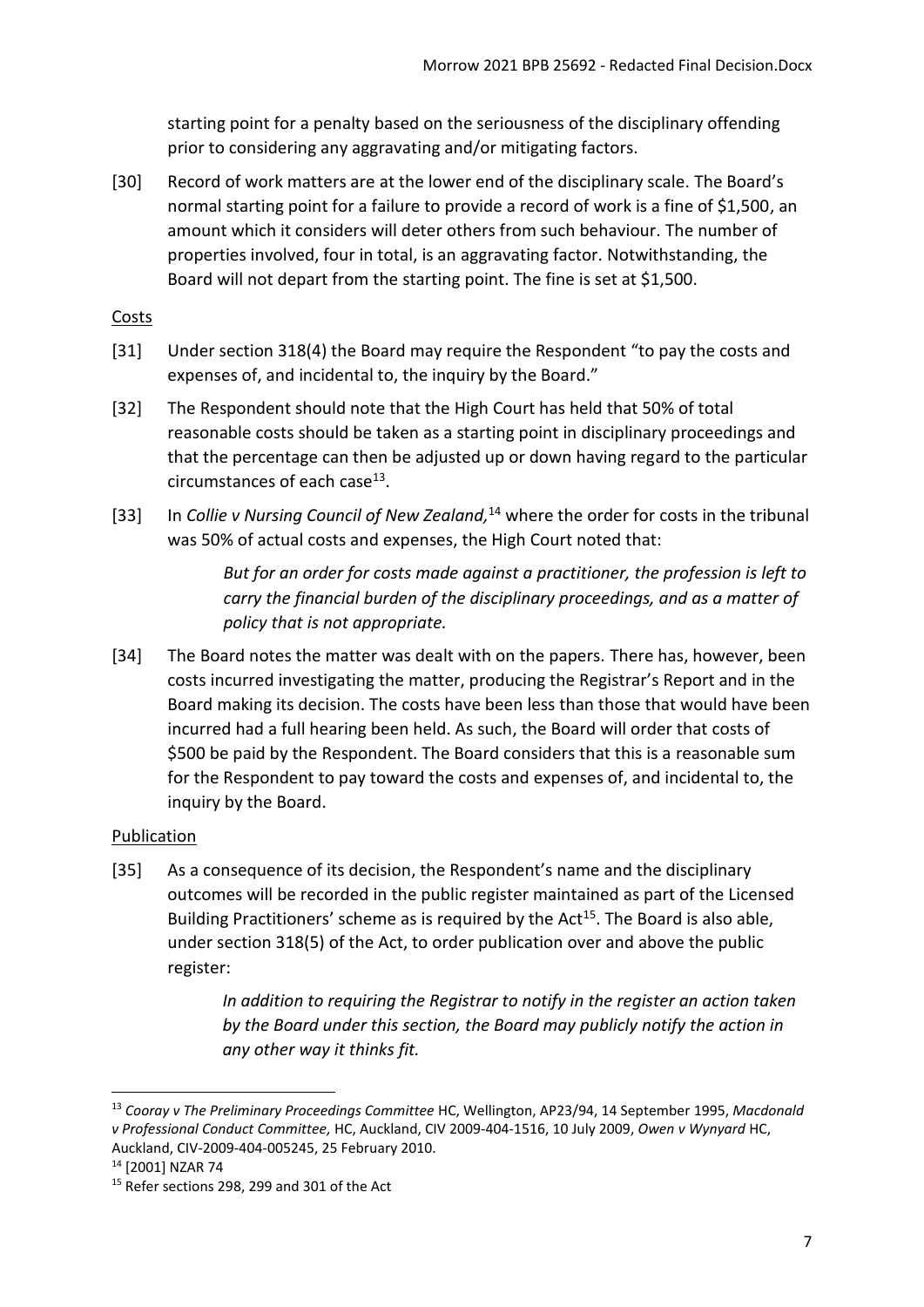- [36] As a general principle, such further public notification may be required where the Board perceives a need for the public and/or the profession to know of the findings of a disciplinary hearing. This is in addition to the Respondent being named in this decision.
- [37] Within New Zealand, there is a principle of open justice and open reporting which is enshrined in the Bill of Rights Act 1990<sup>16</sup>. The Criminal Procedure Act 2011 sets out grounds for suppression within the criminal jurisdiction<sup>17</sup>. Within the disciplinary hearing jurisdiction, the courts have stated that the provisions in the Criminal Procedure Act do not apply but can be instructive<sup>18</sup>. The High Court provided guidance as to the types of factors to be taken into consideration in *N v Professional Conduct Committee of Medical Council<sup>19</sup> .*
- [38] The courts have also stated that an adverse finding in a disciplinary case usually requires that the name of the practitioner be published in the public interest<sup>20</sup>. It is, however, common practice in disciplinary proceedings to protect the names of other persons involved as naming them does not assist the public interest.
- [39] Based on the above, the Board will not order further publication.

# <span id="page-7-0"></span>**Draft Section 318 Order**

[40] For the reasons set out above, the Board directs that:

| Penalty:            | Pursuant to section 318(1)(f) of the Building Act 2004, the<br>Respondent is ordered to pay a fine of \$1,500.                                                                                          |
|---------------------|---------------------------------------------------------------------------------------------------------------------------------------------------------------------------------------------------------|
| Costs:              | Pursuant to section 318(4) of the Act, the Respondent is ordered to<br>pay costs of \$500 (GST included) towards the costs of, and<br>incidental to, the inquiry of the Board.                          |
| <b>Publication:</b> | The Registrar shall record the Board's action in the Register of<br>Licensed Building Practitioners in accordance with section 301(I)(iii)<br>of the Act.                                               |
|                     | In terms of section 318(5) of the Act, there will not be action taken<br>to publicly notify the Board's action, except for the note in the<br>Register and the Respondent being named in this decision. |

[41] The Respondent should note that the Board may, under section 319 of the Act, suspend or cancel a licensed building practitioner's licence if fines or costs imposed as a result of disciplinary action are not paid.

 $19$  ibid

 $\overline{a}$ 

<sup>&</sup>lt;sup>16</sup> Section 14 of the Act

<sup>&</sup>lt;sup>17</sup> Refer sections 200 and 202 of the Criminal Procedure Act

<sup>18</sup> *N v Professional Conduct Committee of Medical Council* [2014] NZAR 350

<sup>&</sup>lt;sup>20</sup> Kewene v Professional Conduct Committee of the Dental Council [2013] NZAR 1055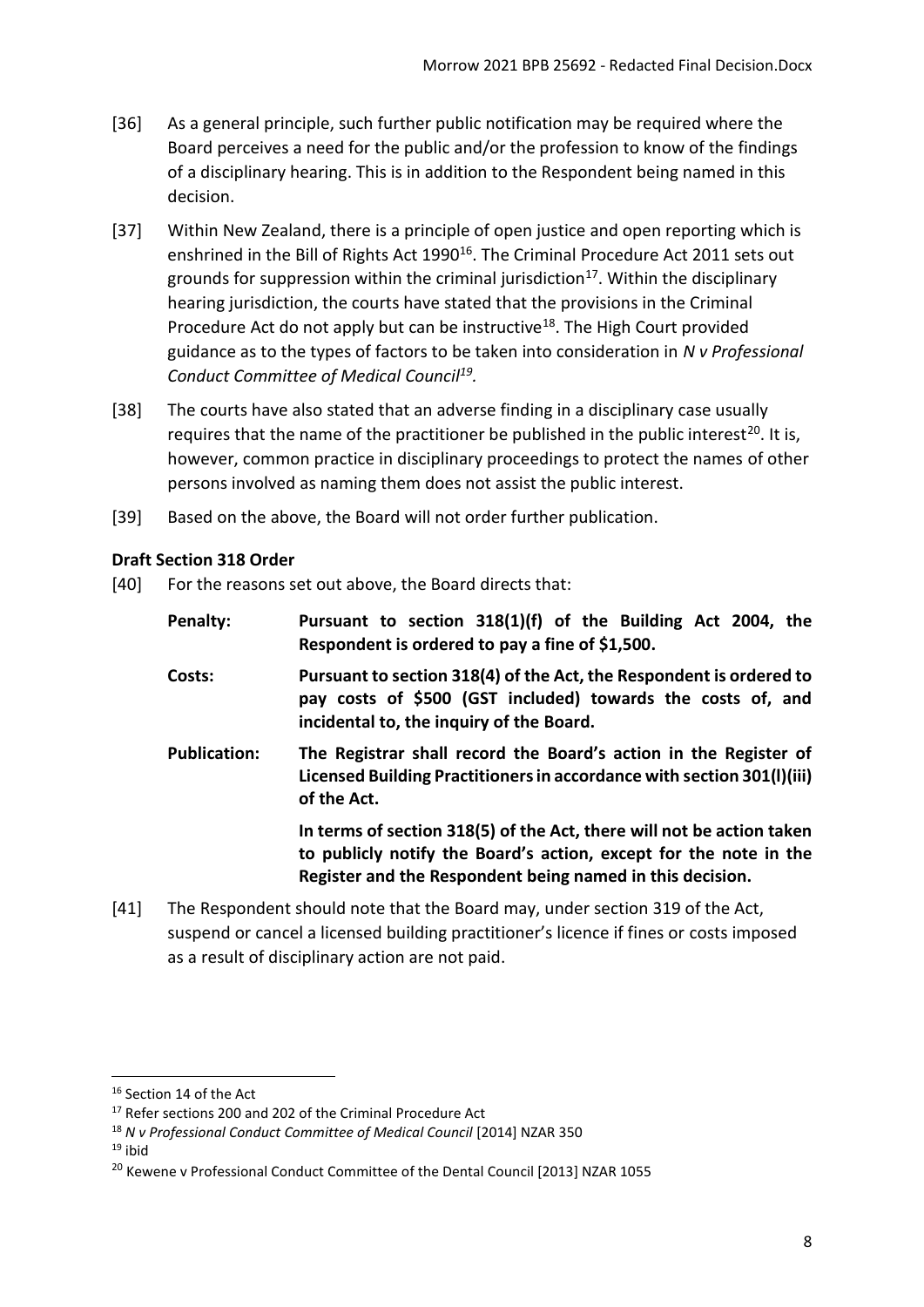### <span id="page-8-0"></span>**Submissions on Draft Decision**

- [42] The Board invites the Respondent to:
	- (a) provide further evidence for the Board to consider; and/or
	- (b) make written submissions on the Board's findings. Submissions may be on the substantive findings and/or on the findings on penalty, costs and publication.
- [43] Submissions and/or further evidence must be filed with the Board by no later than the close of business on 6 July 2021.
- [44] If submissions are received, then the Board will meet and consider those submissions.
- [45] The Board may, on receipt of any of the material received, give notice that an inperson hearing is required prior to it making a final decision. Alternatively, the Board may proceed to make a final decision which will be issued in writing.
- [46] If no submissions or further evidence is received within the time frame specified, then this decision will become final.

#### <span id="page-8-1"></span>**Request for In-Person Hearing**

- [47] If the Respondent, having received and considered the Board's Draft Decision, considers that an in-person hearing is required then one will be scheduled, and a notice of hearing will be issued.
- [48] A request for an in-person hearing must be made in writing to the Board Officer no later than the close of business on 6 July 2021.
- [49] If a hearing is requested, this Draft Decision, including the Board's indicative position on penalty, costs and publication, will be set aside.

#### <span id="page-8-2"></span>**Right of Appeal**

[50] The right to appeal Board decisions is provided for in section 330(2) of the Act<sup>ii</sup>.

Signed and dated this 15<sup>th</sup> day of June 2021

Chris Preston

**Mr C Preston** Presiding Member